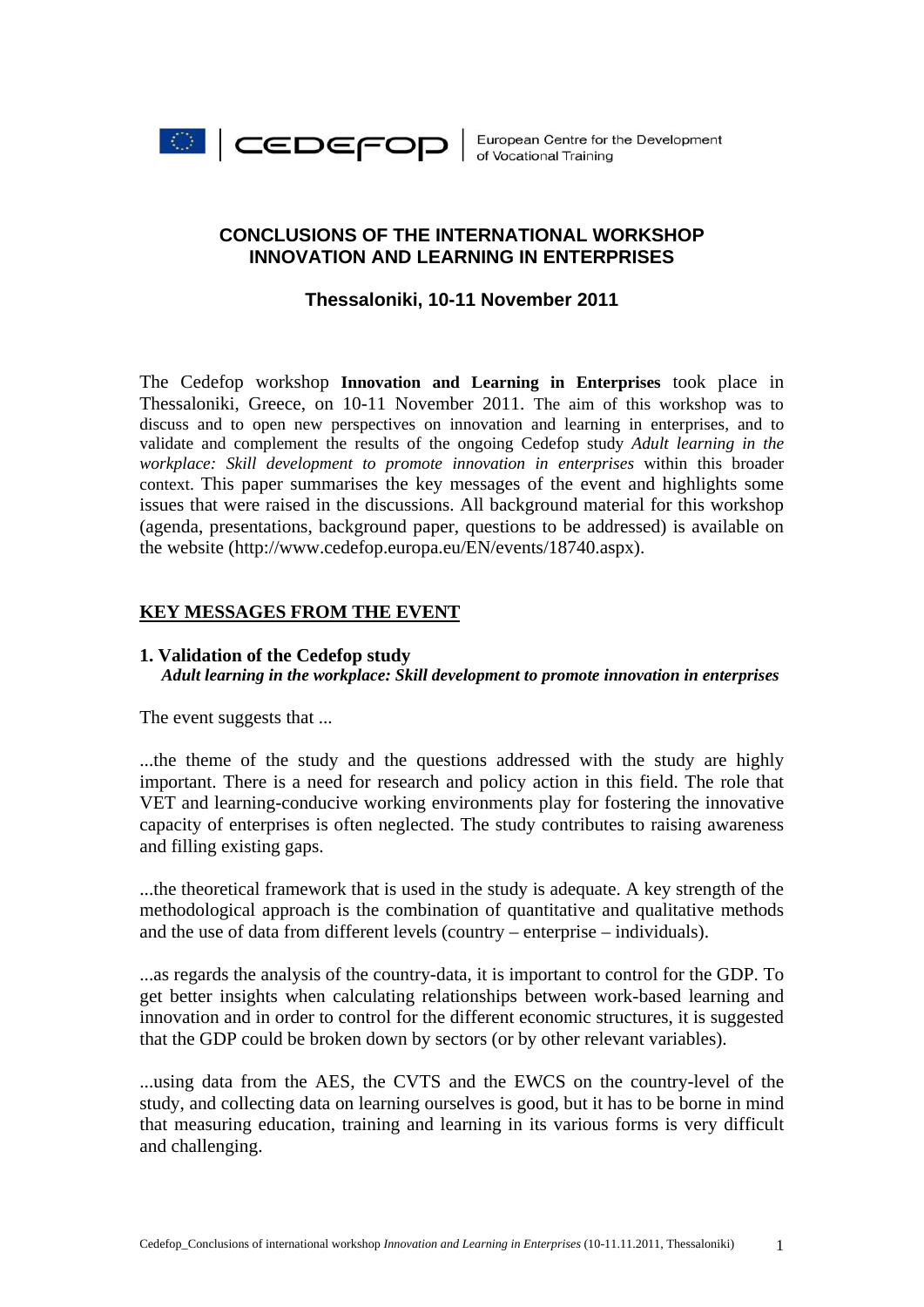...the use of data from the Innovation Union Scoreboard seems appropriate as it is a well-established tool. There might be, however, certain limitations of the Scoreboard that need to be addressed when interpreting the results. The existing criticisms concerning the Innovation Union Scoreboard need to be considered (see e.g. the following point on Norway).

...Norway seems to score too low, and its position in the cluster "Moderates" seems inadequate. A possible reason is that the indicators may not fit all countries equally well, and that Norway may be a special case. An explanation could be that the structure of the economy/sectors (Norway: nature/resource intensive enterprises) plays a crucial role. The study needs to take up the discussions that are currently going on concerning this topic, and provide a closer look, especially for Norway.

...it might be problematic that the interviews were conducted ex-post – i.e. after the programmes and projects started. There is, for example, a chance that the results submitted by the respondents were influenced by the aims of the programmes or projects. This point was to a certain extent anticipated. The interview questions were designed in a manner in which it would have been difficult to match the 'before' and 'after' answers. Further, the preliminary results suggest that this was not a problem. However, this point has to be addressed critically and explained in the study.

...the terms / concepts 'innovation' and 'learning' need to be defined more thoroughly.

...we need to look closer at the details of the programmes and projects and their (perceived) impacts / outcomes. Which kind of input results in what kind of output in the enterprises, in terms of learning and innovative capacity/innovation? What kind of learning is addressed when using these programmes and projects? Which input-factors are relevant?

...we need to point out that we are looking only at "perceived" outcomes of learning and innovation.

...for policy makers, it is important to outline what works why and in which circumstances. It is good that good practices are shown. Important are also their success factors.

...as a spin-off of the study, further regression analyses could be conducted; e.g.: dummies could be introduced to explore the link between learning and innovation in more detail.

...Eurofound's European Company Survey (ECS) could be taken into account to include another perspective.

...context factors, e.g. the history and tradition of VET, learning cultures, etc., are important and need to be taken into account. This importance is acknowledged, but due to the scope of the project, context factors can be considered only to a certain extent. Especially in the case studies, context factors will be well covered.

...there might be a lot to learn from programmes and projects that have not been successful. The case studies should also include such examples.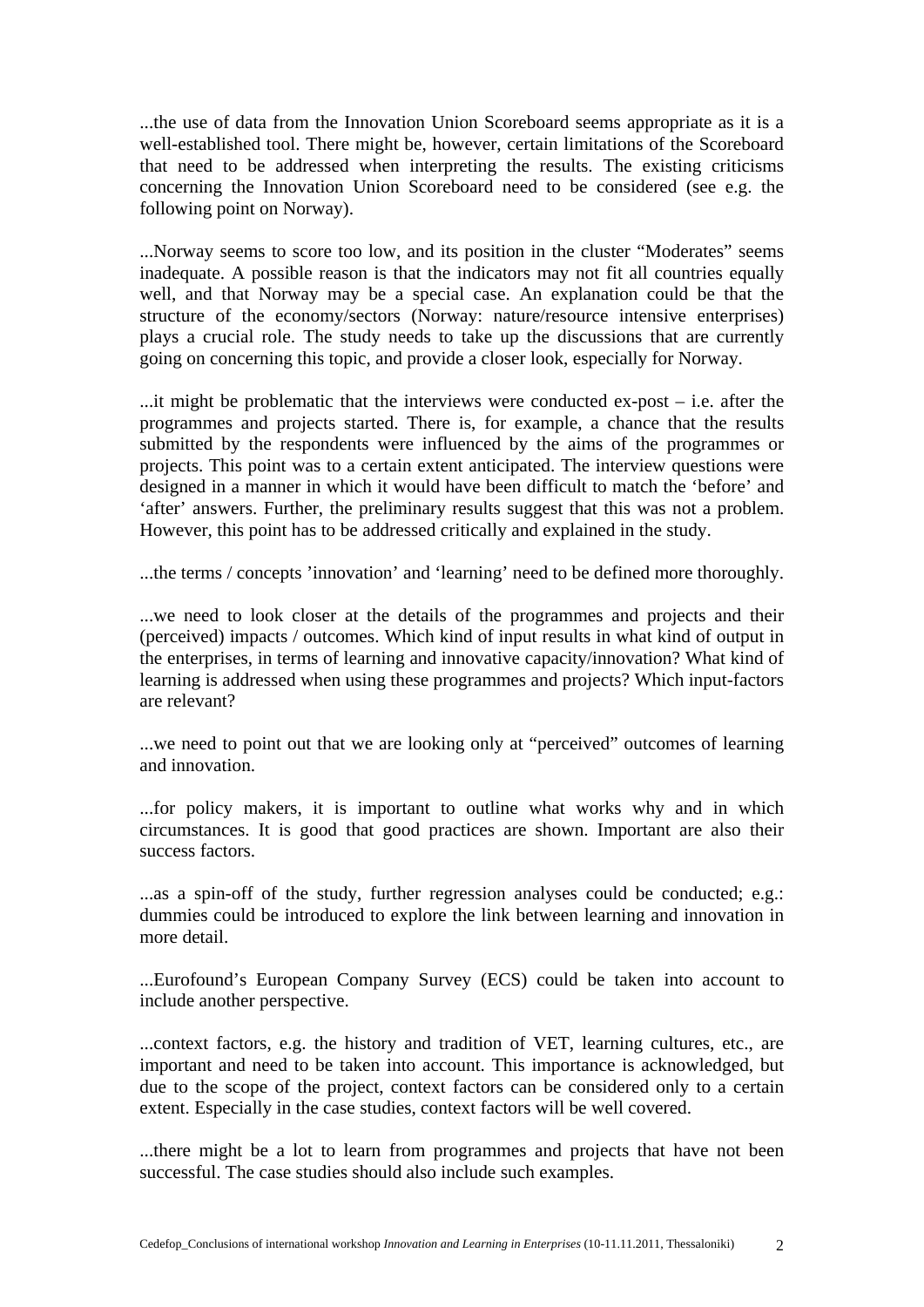...the study gives a good overview of existing programmes and projects that link innovation and skill development in enterprises in the different EU member states. This is a valuable outcome, especially for policy makers, both on national and EUlevel.

### **2. Areas of further research**

The event suggests that ...

...instead of seeing innovation as a final result, it would be interesting to take a process-perspective and to look more closely at the innovation process in enterprises, e.g. the generation of ideas-phase and the exploitation of ideas-phase. What kind of learning is involved in each stage of the innovation process? How can the different phases be fostered with learning?

...the concept 'absorptive capacity' that is used in the study seems very valuable. The absorptive capacity gives us insights into how an enterprise may exploit new ideas and learning. It seems worth to explore this concept in more detail, e.g.: How do we measure this capacity? Which (other) factors contribute to it? How to develop it?

...customers and clients as well as the relation / interaction between them and the enterprises play an important role as regards innovation and learning, especially in certain sectors. This needs to be explored further.

...age and education level of employees play a role in innovation and workplace learning. This could be explored further.

...it might be particularly interesting to analyse start-ups as regards learning and innovation. It can be assumed that they differ considerably from other enterprises.

...networks seem to play an important role when it comes to innovation. Further research is needed in this regard. Crucial questions are, for example: Which role do networks play? Which function do they have when it comes to innovation? Which role do they play for learning? How can we create creative networks that develop innovation and workplace learning?

...it needs to be considered: should we fund innovation or rather concentrate on how to enhance knowledge-sharing between enterprises?

...we should think how we can create a language that is understandable for enterprises when discussing workplace learning. The field is very complex and to some extent very theoretical.

...indicators of (formal or non-formal) CVET often concentrate on attendance, not on learning outcomes. Also, it is not measured how the learning outcomes are spread within the company to employees not taking part in CVET.